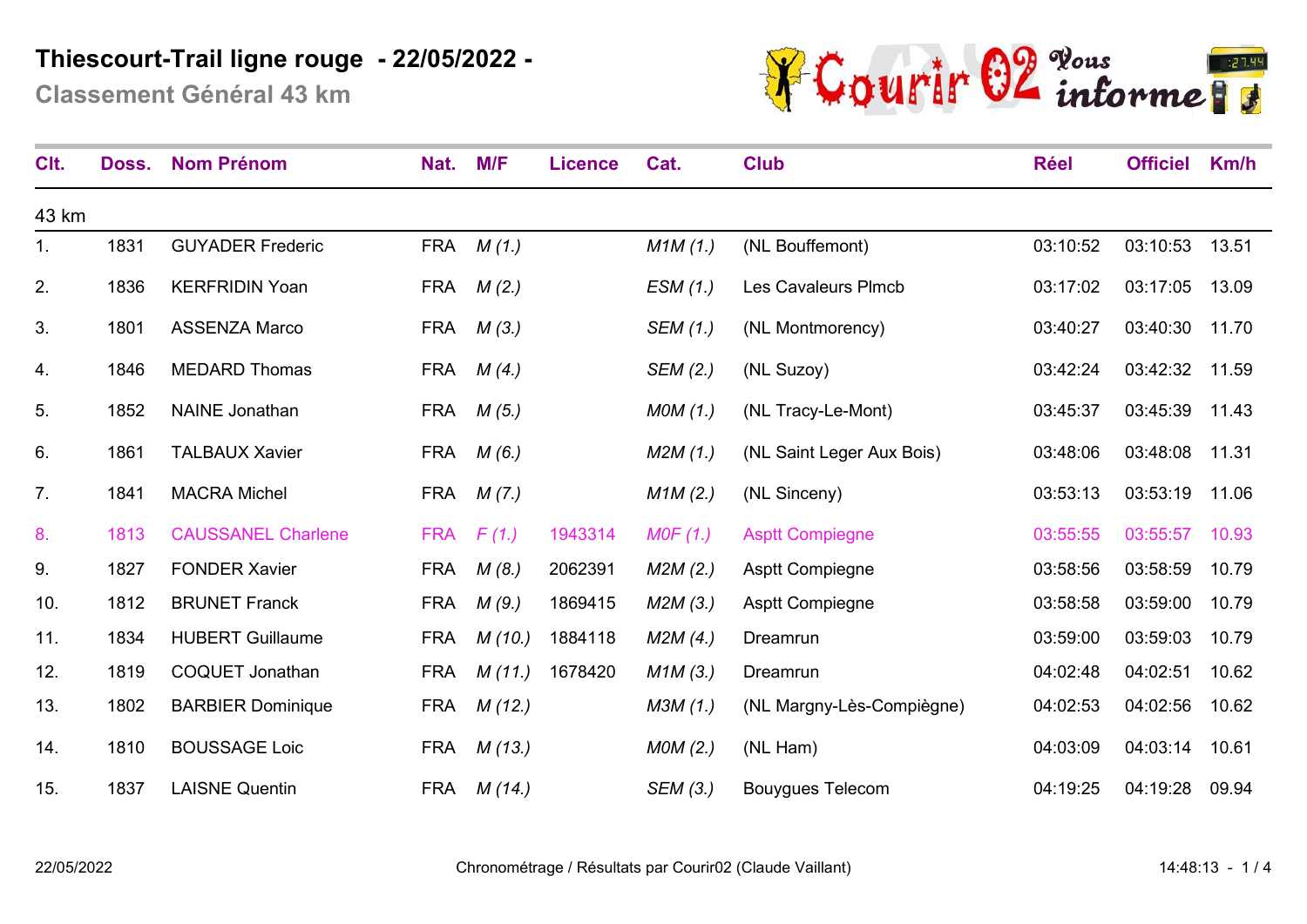**Classement Général 43 km**

| 16. | 1859 | ROQUANCOURT Christophe       |     | FRA <i>M (15.)</i> | M2M(5.)  | Toftrail                           | 04:21:00 | 04:21:05 | 09.88 |
|-----|------|------------------------------|-----|--------------------|----------|------------------------------------|----------|----------|-------|
| 17. | 1860 | <b>SAUGER Sebastien</b>      | FRA | M (16.)            | M2M(6.)  | Le Plaisir de Courir Avec Marianne | 04:22:03 | 04:22:10 | 09.84 |
| 18. | 1833 | <b>HENRY Benoit</b>          |     | FRA <i>M (17.)</i> | MOM(3.)  | (NL Cauvigny)                      | 04:22:08 | 04:22:11 | 09.84 |
| 19. | 1816 | <b>CHOLET Jean-Marc</b>      |     | FRA <i>M (18.)</i> | M3M(2.)  | <b>Asptt Compiegne</b>             | 04:22:34 | 04:22:36 | 09.82 |
| 20. | 1835 | <b>ILLIAQUER Loic</b>        |     | FRA <i>M (19.)</i> | SEM (4.) | Myrmidons                          | 04:24:51 | 04:24:55 | 09.74 |
| 21. | 1854 | <b>PAUL PHILIPPE Paul</b>    |     | FRA <i>M (20.)</i> | SEM (5.) | <b>Myrmidons Cross-Training</b>    | 04:24:51 | 04:24:56 | 09.74 |
| 22. | 1817 | <b>CLIQUOT Jerome</b>        |     | FRA <i>M (21.)</i> | M2M(7.)  | Grandfresnoy                       | 04:26:50 | 04:26:53 | 09.66 |
| 23. | 1832 | <b>HAINCELLIN Christophe</b> | FRA | M(22.)             | M3M (3.) | Hola Lassigny                      | 04:27:23 | 04:27:26 | 09.64 |



| 12M (5.) | Toftrail                           | 04:21:00 | 04:21:05 | 09.88 |
|----------|------------------------------------|----------|----------|-------|
| 12M (6.) | Le Plaisir de Courir Avec Marianne | 04:22:03 | 04:22:10 | 09.84 |
| 10M (3.) | (NL Cauvigny)                      | 04:22:08 | 04:22:11 | 09.84 |
| 13M (2.) | <b>Asptt Compiegne</b>             | 04:22:34 | 04:22:36 | 09.82 |
| EM (4.)  | <b>Myrmidons</b>                   | 04:24:51 | 04:24:55 | 09.74 |
| EM (5.)  | <b>Myrmidons Cross-Training</b>    | 04:24:51 | 04:24:56 | 09.74 |
| 42M (7.) | Grandfresnoy                       | 04:26:50 | 04:26:53 | 09.66 |
| 13M (3.) | Hola Lassigny                      | 04:27:23 | 04:27:26 | 09.64 |

| C <sub>It.</sub> | Doss. | <b>Nom Prénom</b>               | Nat.       | M/F     | <b>Licence</b> | Cat.     | <b>Club</b>                       | <b>Réel</b> | <b>Officiel</b> | Km/h  |
|------------------|-------|---------------------------------|------------|---------|----------------|----------|-----------------------------------|-------------|-----------------|-------|
| 24.              | 1811  | <b>BOUTILLIER Jean Philippe</b> | <b>FRA</b> | M (23.) |                | M4M(1.)  | <b>Serialtraileurs</b>            | 04:27:26    | 04:27:32        | 09.64 |
| 25.              | 1824  | <b>DUTITRE David</b>            | FRA        | M(24)   |                | M3M (4.) | Serialtraileurs                   | 04:27:26    | 04:27:33        | 09.64 |
| 26.              | 1847  | <b>MERESSE Xavier</b>           | <b>FRA</b> | M (25.) | 2141448        | M2M (8.) | Lagny Omnisport Coeur de Picardie | 04:30:58    | 04:31:04        | 09.52 |
| 27.              | 1825  | <b>DUVIVIER Thomas</b>          | <b>FRA</b> | M(26.)  | 2339798        | SEM (6.) | Lagny Omnisport Coeur de Picardie | 04:30:58    | 04:31:04        | 09.52 |
| 28.              | 1843  | <b>MASSON Benoit</b>            | <b>FRA</b> | M(27.)  |                | M1M(4)   | (NL Sommereux)                    | 04:31:53    | 04:31:59        | 09.48 |
| 29.              | 1815  | <b>CHEVALIER Jonathan</b>       | FRA        | M(28.)  |                | M1M(5)   | Seals Team                        | 04:33:20    | 04:33:23        | 09.43 |
| 30.              | 1804  | <b>BETREMIEUX Romaric</b>       | FRA        | M (29.) |                | M1M(6.)  | (NL Crepy-En-Valois)              | 04:33:51    | 04:33:56        | 09.42 |
| 31.              | 1807  | <b>BEZIN Edwige</b>             | <b>FRA</b> | Disq.   |                | Disq.    | <b>Les Diaphorettes</b>           | Disq.       | Disq.           | Disq. |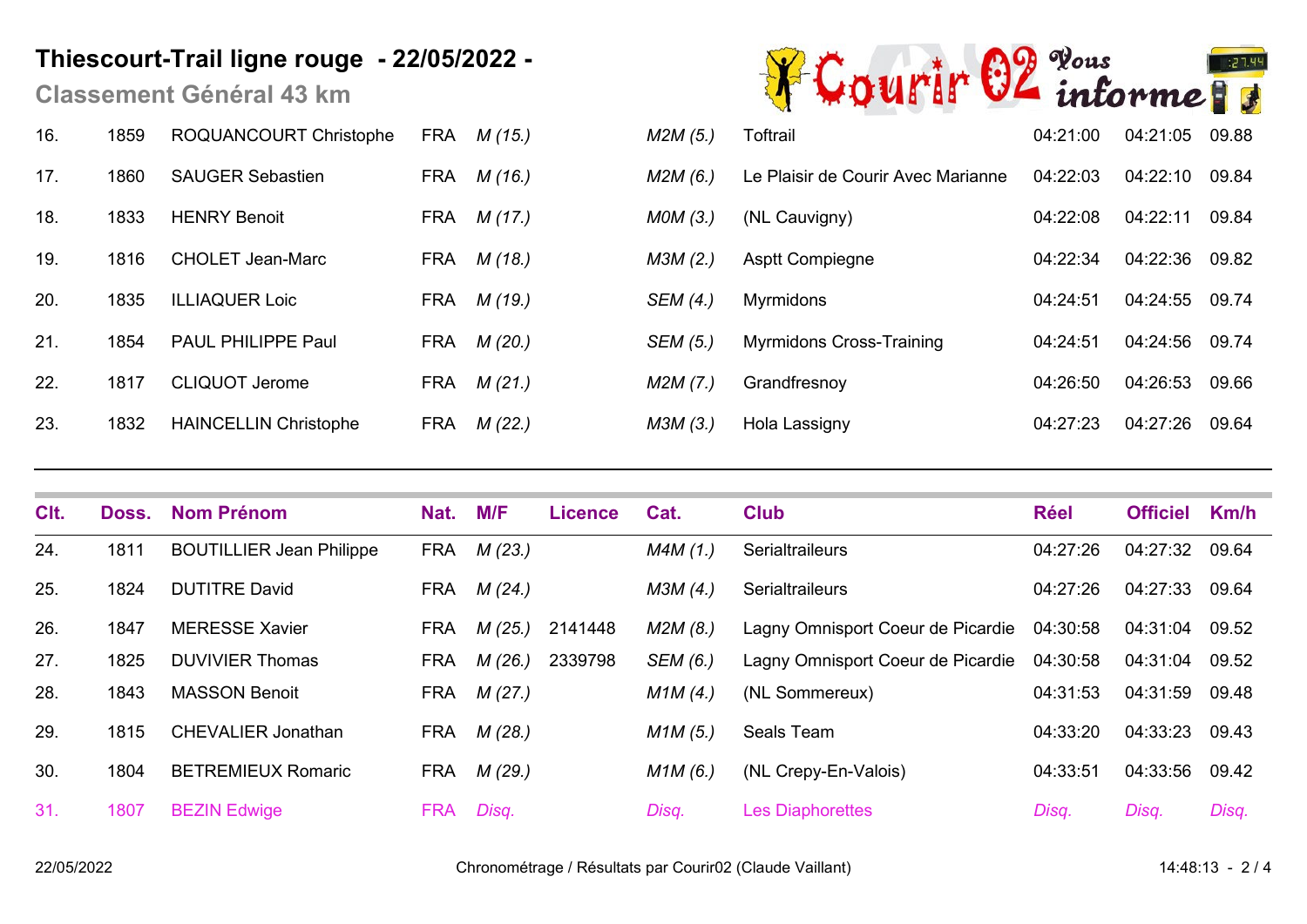**Classement Général 43 km**